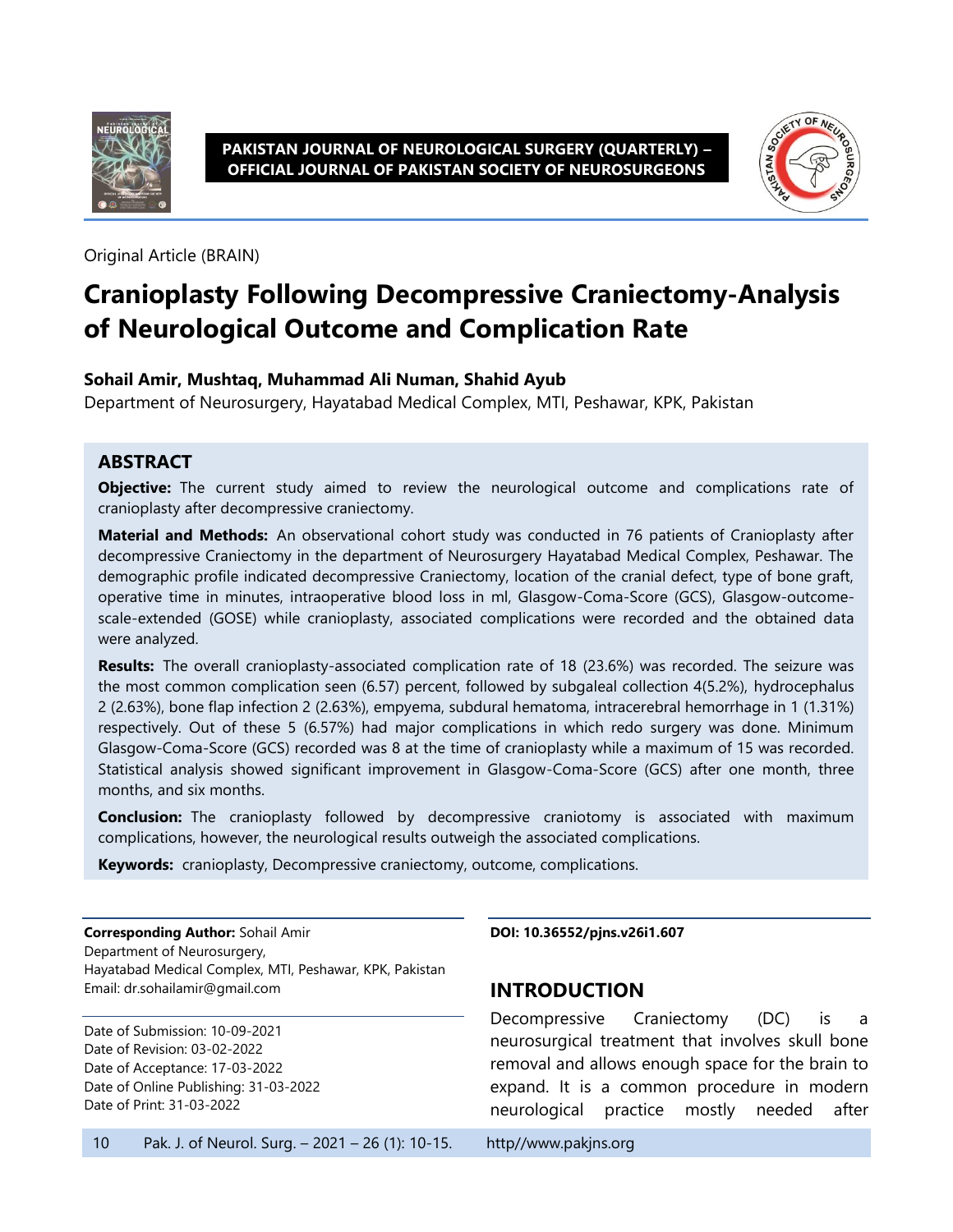traumatic brain injury, infiltration of skull bone by tumor, middle cerebral infarction, or any other severe infection.<sup>1,2</sup>

Cranioplasty is a surgical procedure for repairing cranial defects, protecting the brain, and can be performed for both cosmetics and functional purposes.<sup>3</sup> Cranioplasty is a simple, safe, and clean procedure while the material used is controversial that involves certain complexities to this fine procedure. <sup>4</sup> Presently, autologous flap replacement by using the previously removed bone flap is common in practice. Other option includes the iliac crest, rib, sternum, and scapula. It is effective as there is less immune rejection and bone in growth substrate as well as revascularization, however, the risk of secondary infection increases, and bone resorption reduces the strength, thus making room for the allograft. In the present situation, there are three classes of allograft, metal, ceramic, and polymer.<sup>5-7</sup>

Titanium mesh is usually used as it is biocompatible with a low infection rate, costly and strong material shows no deflection in cases of traumatic stress. <sup>8</sup> Polymethyl methacrylate (PMMA) is commonly used having low cost, lack of thermal conduction and radiolucency, lack of incorporation, and fragmentation. <sup>9</sup> A good scaffolding material known as Hydroxyapatite is used in limitation due to its brittleness and low tensile strength. <sup>10</sup> Cranioplasty (CP) is associated with a high complication rate and a literature review on large series revealed 12% to 50%.<sup>11-12</sup> Several factors have a great impact on the outcome of this procedure. It includes the timing of surgery, the pre-operative status of the patients, bone draft type, underlying pathology, patient comorbidity, and surgical technique.<sup>13</sup>

The objective of the current study is to review the neurological outcomes and cranioplasty associated complications after decompressive craniectomy and its comparison with available literature. The result of this study will be shared with neurosurgeons in our community, so that they may be well aware of neurological outcomes and complications of this procedure.

# **MATERIALS AND METHODS**

#### **Study Design & Setting**

An observational cohort study was conducted on 76 patients of Cranioplasty after decompressive Craniectomy in the department of Neurosurgery Hayatabad Medical Complex, Peshawar, after approval from the Hospital ethical and Research Committee from August 2017 to February 2020.

Demographic data of the patients were recorded including age, gender, indication for decompressive craniectomy, type of bone graft, location of the cranial defect, operative time in minutes, GCS (Glasgow Outcome Scale), GOSE (Extended Glasgow Outcome Scale) at time of cranioplasty, and co-morbid condition.

#### **Inclusion criteria**

All patients above 14 years or who underwent decompressive craniectomy due to acute subdural hematoma, traumatic brain injury, intracerebral bleed, infarct, tumor, and venous thrombosis were included in this study.

# **Exclusion criteria**

Patients who were not willing to participate and had a karnofsky score of less than 40 were excluded.

# **Data Collection**

All patients were monitored 6 months after cranioplasty and neurological outcomes were determined by GCS and GOSE at 1, 3, and 6 months and the complication rate were categorized into major and minor complications. Major complications include those patients who required secondary surgery and minor are those not required second surgery. CT scan was performed after the operation and the results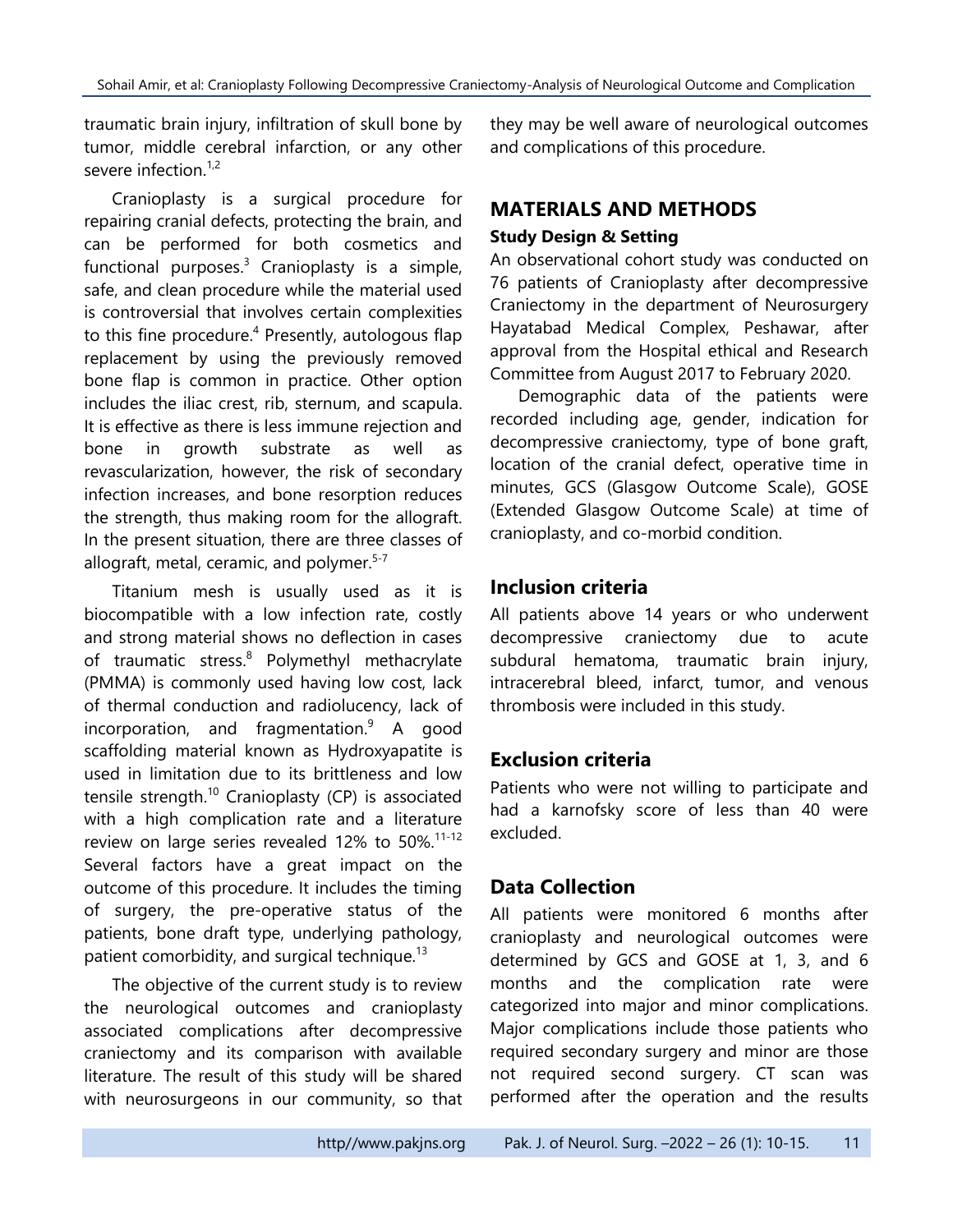were recorded. All information was collected and analyzed by using SPSS version 25 and stored in tabulated form.

# **RESULTS**

A total of 76 patients were included in the current study who underwent cranioplasty, of which three patients were lost to follow-up.

# **Gender Distribution**

In the study population, both male (73.6%) and female (20.0%) patients were investigated. At the time of cranioplasty, the average age was 40.13  $\pm$ 15.96.

# **Location of Cranial Defect**

As a result of decompressive craniectomy, the majority of patients had unilateral defects, while 4 (5.21%) had bifrontal defects. Most of the patients with unilateral defects involved the right side (50.0%). See Table 1.

| <b>Table 1:</b> Demographic Profile and Operative Details. |                          |                          |  |  |  |
|------------------------------------------------------------|--------------------------|--------------------------|--|--|--|
| <b>Characteristics</b>                                     | No of<br><b>Patients</b> | <b>Frequency</b>         |  |  |  |
| Gender                                                     |                          |                          |  |  |  |
| Male                                                       | 56                       | 73.6%                    |  |  |  |
| Female                                                     | 20                       | 26.31%                   |  |  |  |
| <b>Location of Cranial Defect</b>                          |                          |                          |  |  |  |
| Unilateral (right)                                         | 38                       | 50%                      |  |  |  |
| Unilateral (left)                                          | 34                       | 44.73%                   |  |  |  |
| <b>Bifrontal</b>                                           | 4                        | 5.2%                     |  |  |  |
| <b>Type of Bone Graft</b>                                  |                          |                          |  |  |  |
| Bone                                                       | 28                       | 36.84%                   |  |  |  |
| flap(autologous)                                           |                          |                          |  |  |  |
| Titanium mesh                                              | 40                       | 52.6%                    |  |  |  |
| (allograft)                                                |                          |                          |  |  |  |
| <b>PMMA</b>                                                | 8                        | 7.89%                    |  |  |  |
| <b>Intraoperative Information</b>                          |                          |                          |  |  |  |
| Mean operative time                                        |                          | $121.55 + 20.53$ minutes |  |  |  |
| Mean blood loss                                            |                          | $185.83 \pm 49.34$ ml.   |  |  |  |
| <b>Co-Morbid Condition</b>                                 |                          |                          |  |  |  |
| Hypertension                                               | 47                       | 61.8%                    |  |  |  |
| Diabetes Mellitus                                          | 29                       | 38.15%                   |  |  |  |
| Coronary artery<br>disease                                 | 18                       | 23.6%                    |  |  |  |

# **Decompressive Craniectomy**

The common indication of decompressive craniectomy was acute subdural hematoma in 26 (34.2%), head injury in 23 (30.2%), intracerebral hemorrhage in 7 (9.2%), middle cerebral artery infarct in 7 (9.2%), tumor in 8 (10.52%), and venous thrombosis in 5 (6.5%) cases. See Table 2.

| <b>Table 2:</b> Indication For Decompressive Craniectomy<br>(DC). |                        |                  |  |  |
|-------------------------------------------------------------------|------------------------|------------------|--|--|
| <b>Indication for DC</b>                                          | <b>No. of Patients</b> | <b>Frequency</b> |  |  |
| Severe head injury                                                | 23                     | 30.2%            |  |  |
| Acute subdural<br>hematoma                                        | 26                     | 34.2%            |  |  |
| Intracerebral<br>hemorrhage                                       |                        | 9.2%             |  |  |
| Middle cerebral<br>artery infarct                                 |                        | 9.2%             |  |  |
| Tumors                                                            | 8                      | 10.52%           |  |  |
| Venous thrombosis                                                 |                        | 6.5%             |  |  |

# **Type of Bone Graft**

The majority of patient allograft (titanium mesh) were used 40 (52.6%), and PMMA (Polymethyl methacrylate) in 8 (7.89%) cases. While in 28 (36.84%) autografts (bone flap) were used. In almost all cases bone flap was stored in the abdomen. See Table 1.

# **Surgical Procedure**

Mostly 38 (50%) cranioplasty was done 13 – 24 weeks after decompressive craniectomy, 25 (32.8%) cranioplasty was performed < 12 weeks of DC. And only 13 (17.1%) of patients had cranioplasty > 24 weeks of duration.

#### **Intraoperative Information**

The average operational time was  $121.55 \pm 20.53$ minutes, with a mean blood loss of 185.83  $\pm$ 49.34 ml. The minimal GCS at the time of cranioplasty was 08, while the maximum was 15. At the time of cranioplasty, the patient's GCS was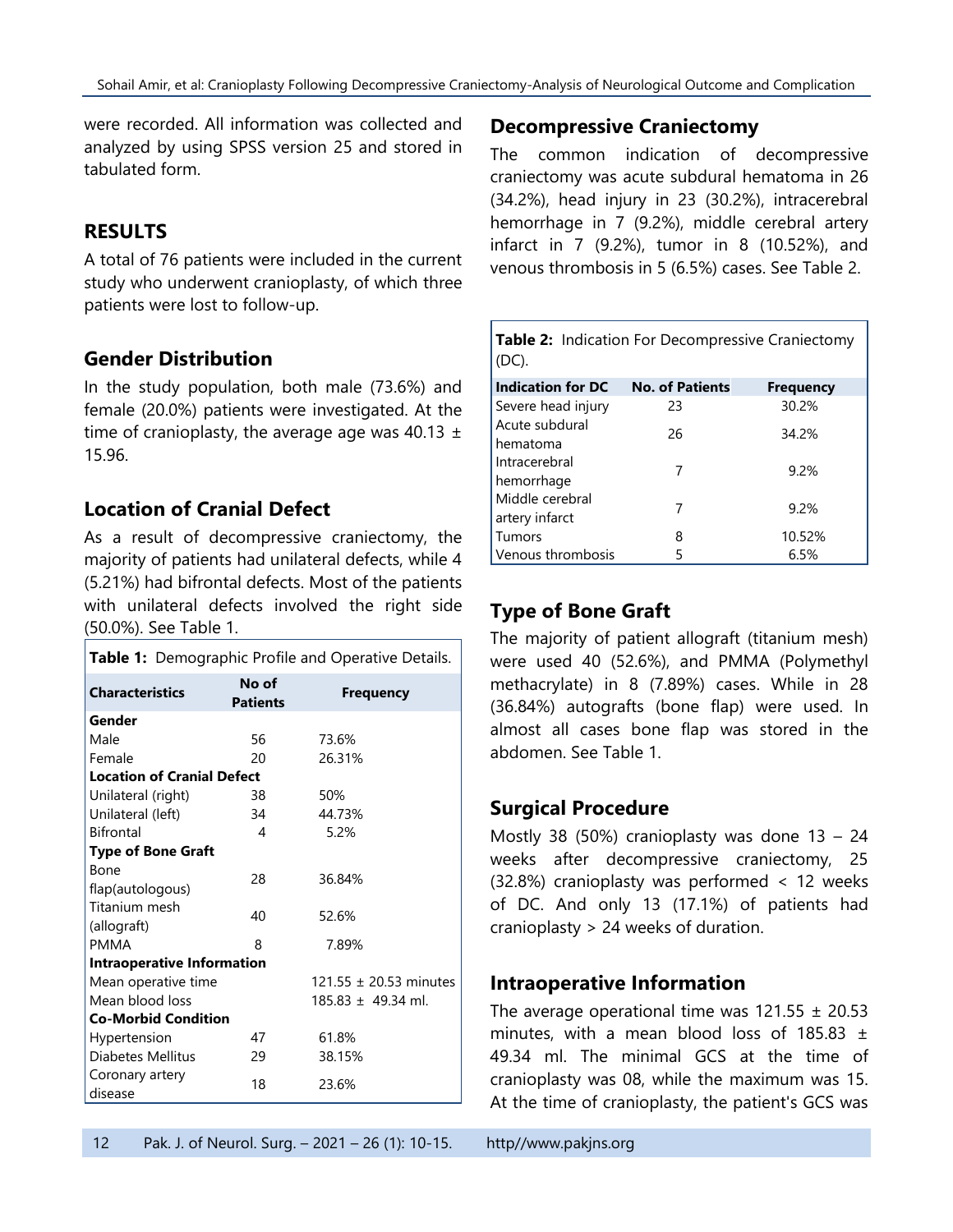13.08  $\pm$  2.35; one month later, it was 13.46  $\pm$  2.51; and six months later, it was  $13.53 \pm 2.44$ . After cranioplasty, statistical analysis revealed a substantial improvement in GCS at 1 month, 3 months, and 6 months. See Table 1.

# **Complications Reported**

The overall associated complication rate was 18 (23.6%) including the most common seizure 5 (6.57%), followed by subgaleal collection 4 (5.2%), followed by hydrocephalus 2 (2.63%), bone flap infection 2 (2.63%), empyema, subdural hematoma, intracerebral hemorrhage in 1 (1.31%) respectively. Superficial wound infection was seen in 2 (2.63%) of cases. Out of these 5 (6.57%) had major complications in which redo surgery was done and it including hydrocephalus, bone flap infection, and subdural hemorrhage. Postcranioplasty, associated co-morbidities such as hypertension, coronary artery disease, and diabetes mellitus increase the risk of both major and minor complications. See Table 3.

| <b>Table 3:</b> Complication of Cranioplasty. |                           |                  |  |  |
|-----------------------------------------------|---------------------------|------------------|--|--|
| <b>Complication</b>                           | No. of<br><b>Patients</b> | <b>Frequency</b> |  |  |
| Subgaleal collection                          | 4                         | 5.2%             |  |  |
| Hydrocephalus                                 | $\mathcal{P}$             | 2.63%            |  |  |
| Seizure                                       | 5                         | 6.57%            |  |  |
| Bone flap infection                           | 2                         | 2.63%            |  |  |
| Empyema                                       |                           | 1.31%            |  |  |
| <b>SDH</b>                                    |                           | 1.31%            |  |  |
| ICH                                           |                           | 1.31%            |  |  |
| Superficial infection                         | $\mathcal{P}$             | 2.63%            |  |  |
| Total                                         | 18                        | 23.6%            |  |  |

# **DISCUSSION**

Cranioplasty along with cranial trephinations is one of the earliest procedures. The first cranioplasty was done in 7000bc by using metal and gourds to repair the cranial defect. Fallopius describe the repair process by using gold plates however, Van Meekeren used the first bone graft<sup>14.</sup> During World War 1 and II, lots of people

have cranial defects and thence the use of synthetic material has been introduced for the repair of cranial defects. It includes Methyl methacrylate, hydroxyapatite, and polyether ether ketone (PMMA) implants.<sup>15</sup> In the study population, both male (73.6%) and female (20.0%) patients were investigated while the mean age at the time of cranioplasty was  $40.13 \pm 15.96$  (Mean ± SD) years. Hamandi et al. reported 85% were male and 14% were female and the majority were in the age group of  $21 - 30$  years.<sup>16</sup> This is more or less similar to our study, similarly, Lal et al. reported that 73% were male and 22% were female and our study<sup>10</sup> found that the average age was  $38 \pm 14.42$ . After decompressive craniectomy, the majority of patients had unilateral defects (72.73 percent), while 4 (5.21%) had bi-frontal defects. Out of unilateral defects majority were on the right side 38 (50%) side. Andrabi et al. in their study showed the common defect was unilateral (94.9%) followed by bilateral (4.2%) and bi-frontal (0.8%) cases which correspond to the current study.<sup>17</sup> In the current study, At the time of cranioplasty, the minimum GCS was 8 and the maximum was 12. Patients' mean GCS at the time of cranioplasty was 13.08  $\pm$ 2.35; after one month, it was  $13.46 \pm 2.51$ ; and after six months, it was  $13.53 \pm 2.44$ . Statistical analysis showed significant improvement of GCS at 1, 3, and 6 months ( $P < 0.05$ ) after cranioplasty. Rakesh Singh et al, reported assessment of GCS and GOSE preoperatively and post-operatively at the interval of 1 month, 3 months, and 6 months after surgey<sup>18</sup> which shows similarity to the current study findings.

Cranioplasty followed by decompressive craniectomy carries a high rate of complications. A study done by Basheer et al depicted the overall complication rate as 23% and other complications were seizure, bone flap infection subgaleal collection, subdural hematoma<sup>19</sup> which corresponds to our study. Another study conducted by Zain et al, shows the overall complication rate was 36% of which 10.4% had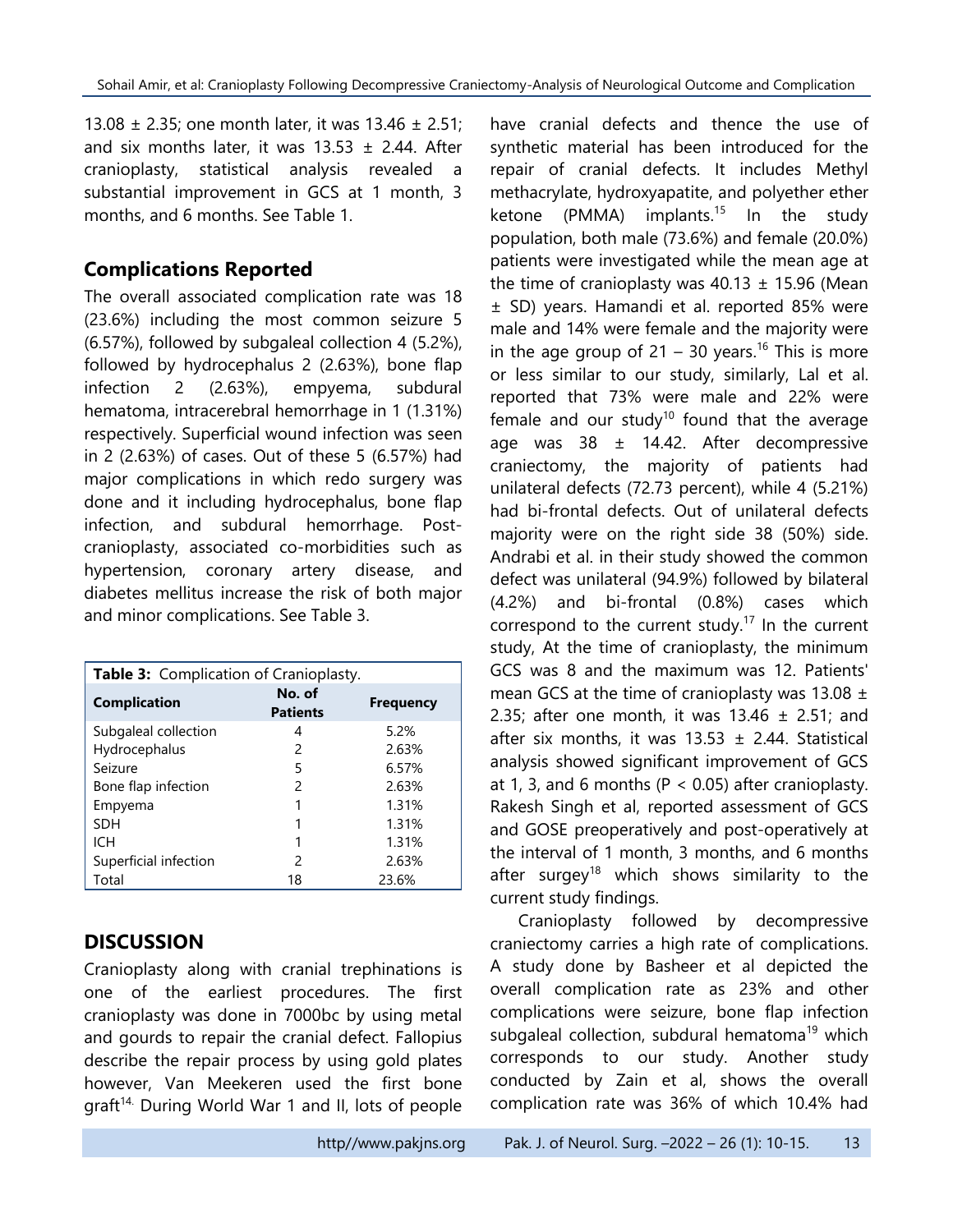major complications in which redo surgery was done and 26% had minor complications which include seizure, subgaleal collection, and superficial wound infection.<sup>20</sup>

#### **CONCLUSION**

Cranioplasty following decompressive craniectomy is associated with post-operation higher complications. However, it can be minimized by meticulous timing of surgery, good control of co-morbidities, and fine surgical technique. The neurological outcome is good and always outweighs the complication.

#### **REFERENCES**

- 1. Timofeev I, Santarius T, Kolias AG, Hutchinson PJ. Decompressive craniectomy-operative technique and perioperative care. Adv Tech Stand Neurosurg. 2012; 38 (3): 115-36.
- 2. Ashayeri K, Jackson ME, Huang J, Breem H, Gordon RC. Syndrome of the trephined: a systemic review. Neurosurgery, 2016; 79: 525-34.
- 3. Chang V, Hartzfeld P, Langlois M, Mahmood A, Seyfried D. Outcome of cranial repair after craniectomy. J Neurosurg. 2010; 69 (3): 1120-4.
- 4. Chun HJ, Yi HJ. Efficacy and safety of early cranioplasty at least within one month. J Cranifac Surg. 2017; 22: 203-7.
- 5. Cheng CH, Lee CH, Chen CC, Lin HI. Cryopreservation versus subcutaneous preservation of autologus bone flap for cranioplasty: a comparison of the surgical site infection and bone resorption rates. Clin Neurol Neurosurg. 2014; 124 (5): 85-89.
- 6. Bonda DJ, Manjila S, Selman WR, Dean D. The recent revolution in the design and manufacture of cranial implants: modern advancement and future directions. Neurosurgery, 2015; 77: 814-24.
- 7. Shah AM, Jung H, Skirboll S. Material used in cranioplasty: A history and analysis. Neurosurg Focus, 2014; 36 (4): 19-25.
- 8. Schoekler B, Trummer M. Predictor parameter of bone flap resorption following cranioplasty with autologus bone. Clin Neurol Neurosurg. 2018; 120: 64-7.
- 9. Martin KD, Franz B, Kirsch M, Polanski W, Hagen M, Schakert G et al. autologous bone flap cranioplasty following decompressive craniectomy is combined with high complication rate in pediatric traumatic brain injury. Acta Neurochir. 2014; 156: 813-24.
- 10. Lal PK, Shamim MS. The evolution of cranioplasty: A review of graft types. Storage option and operative techniques. Pakistan J of Neuorl Surg. 2012; 7 (2): 1-7.
- 11. Beauchamp KM, Kashuk J, Moore EE, Bolles G, Rabb C, Seinfield J, et al. cranioplasty after post injury decompressive craniectomy: is timing of the essence: J Trauma, 2019; 69 (5): 270-4.
- 12. Liang W, Xiaofeng Y, Weiguo L, Gang S, Xuesheng Z, Fei C, et al. cranioplasty of large cranial defect at an early stage after decompressive craniectomy performed for severe head trauma. J Craniofac Surg. 2007; 18: 526-32.
- 13. Reddy S, Khalifan S, Flores JM, Bellamy J, Manson PN, Rodriguez ED, et al. clinical outcome in cranioplasty: risk factor and choice of reconstructive material. Plast Reconstr Surg. 2014; 133: 864-7.
- 14. Koller M, Raffer D, Shok G, Murphy S, Kiaei S, Samadani U. A retrospective descriptive study of cranioplasty failure rates and contributing factors in novel 3D printed calcium phosphate implant compared to traditional material. Print Med. 2020; 6 (1): 14-20.
- 15. Shah AM, Jung H, Skirboll S. Materials used in cranioplasy: a history and analysis. Neurosurg Focus, 2014; 36 (4): 19-23.
- 16. Hamandi YMH, Gin GE, Keninig TJ, German GW. Cranioplasty (momomeric acrylic design in dental laboratory versus Methylmethcrylate Codmans type). Postgrad Med J. 2017; 10 (3): 198-203.
- 17. Andrabi SM, Sarmast AH, Kirmani AR, Bhat AR. Cranioplasty: indication, procedure, and outcomean institutional experience Surgical Neuorol Int. 2017; 8: 91,
- 18. Singh S, Singh R, Jain K, Walia B. Cranioplasty following decompressive craniectomy-analysis of complication rate and neurological outcomes: a single center study. Surg Neurol Int. 2019; 10 (142): 1-7.
- 19. Basheer N, Gupta D, Mahaparta AK, Gurjar H. Craioplasty following decompressive craniectomy